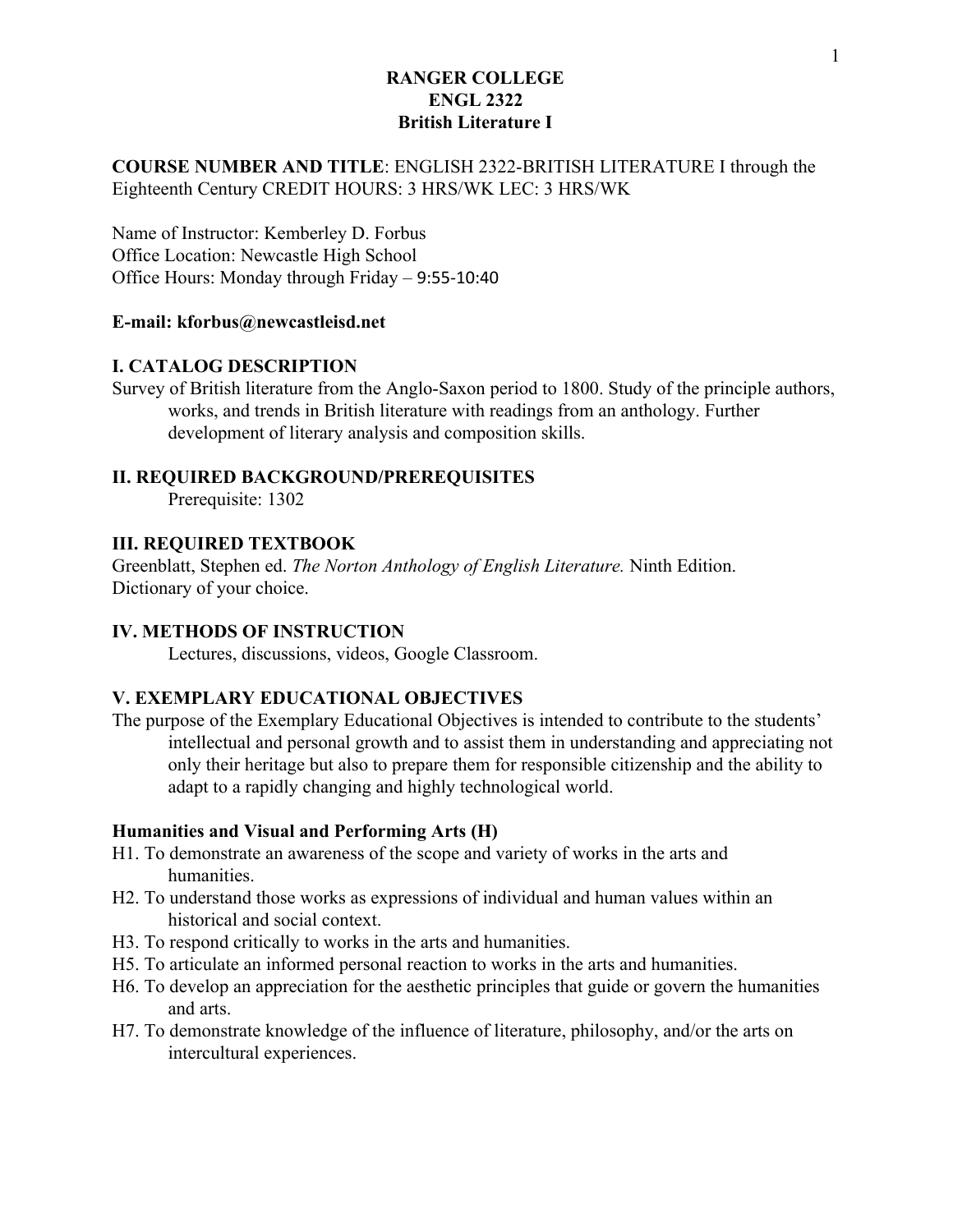## **V. BASIC INTELLECTUAL COMPETENCIES**

- The Basic Intellectual Competencies listed below are the components of a process designed to assist and prepare students for becoming well-educated individuals who are intellectually flexible, articulate, and have the capacity to become responsible and creative members of society. These competencies are included in this course, and they are noted by the following numbering system:
- B1: Reading- The ability to analyze and interpret a variety of printed materials, books, documents and articles above a 12th grade level.
- B2: Writing-The ability to produce clear, correct and coherent prose adapted to purpose, occasion and audience-above a 12th grade level.
- B3: Speaking-The ability to communicate orally in clear, coherent and persuasive language appropriate to purpose, occasion and audience-above a  $12<sub>th</sub>$  grade level.
- B4: Listening-The ability to analyze and interpret various forms of spoken communication, possess sufficient literacy skills of writing and reading-above a 12th grade level.
- B5: Critical Thinking-The ability to apply both qualitative and quantitative skills analytically and creatively to subject matter to evaluate arguments and construct alternative strategies.

## **VI. COURSE OBJECTIVES**

- 1. To be able to recognize selected works of English literature from the Middle Ages through the eighteenth century. (H1) (H2) (B1)
- 2. To demonstrate an awareness that literature is a reflection of man's continuing search into the human experience regardless of the time or locale in which it is written. (H5) (H3) (H6) (B1) (B2) (B3) (B4) (B5)
- 3. To place the historical events in chronological sequence and correlate the philosophical and literacy activities with that history. (H2) (H3) (H6) (H7) (B1) (B2) (B3) (B4) (B5)

## **VII. COURSE/CLASSROOM POLICIES**

1. Regular and punctual attendance is required of all students. If the student has the equivalence of three weeks of absences in a course in which he/she is currently enrolled, the instructor may drop the student from the course."

(*Ranger College Catalog)*

- 2. Students are expected to participate in class discussions and come to class having done the assigned readings.
- 3. Make-up tests should be completed within one week of the original due date. Any test not made up within one week of the original due date will receive a grade of zero.
- 4. Any assessment reflecting cheating, plagiarism or any other form of academic dishonesty will receive a grade of zero.
- 5. Adult behavior is expected of all students at all times. Misconduct and disruptive behavior, including sleeping in class, will result in immediate dismissal from class.
- 6. Tutoring is available in the room 210 at Newcastle High School.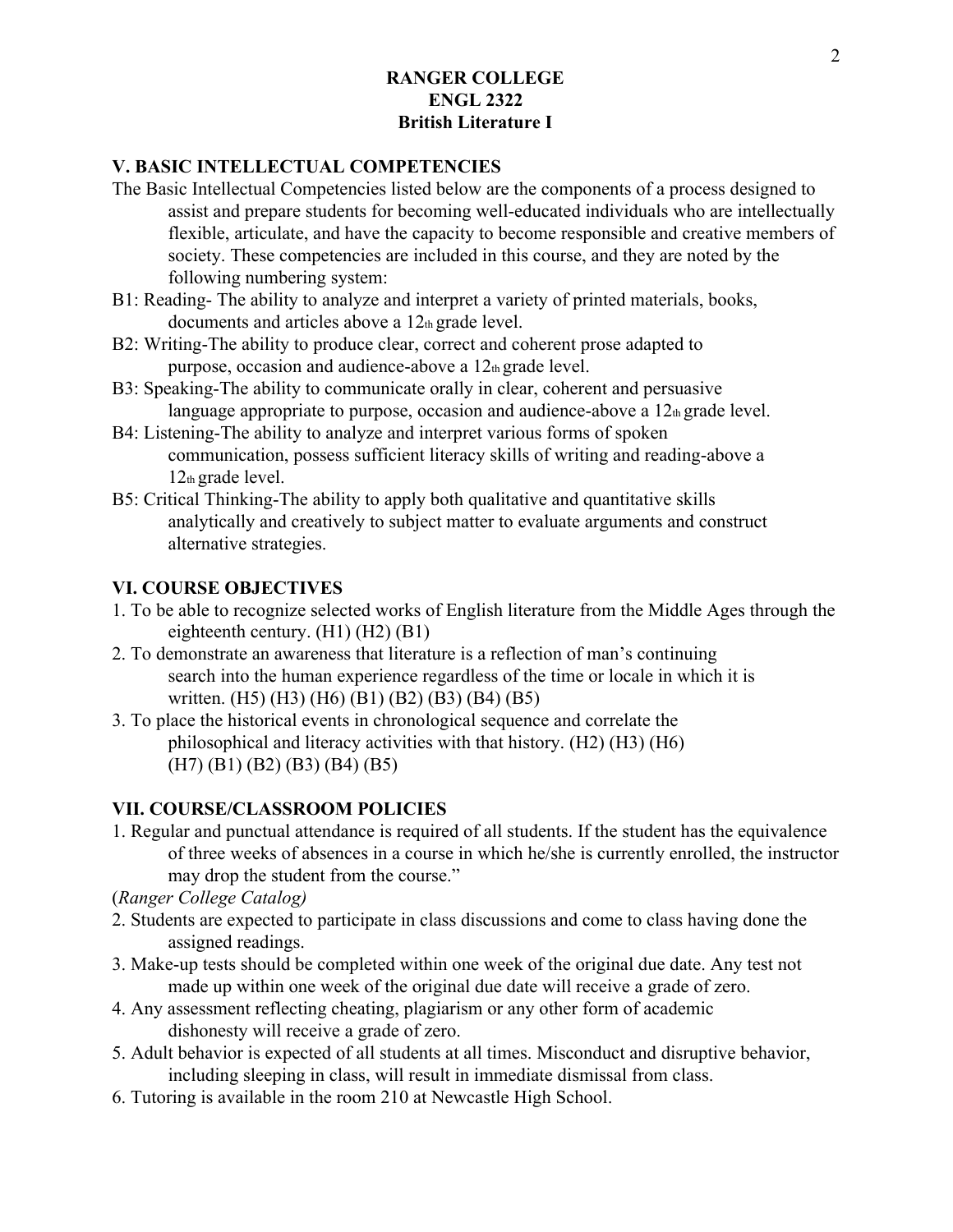# **RANGER COLLEGE ENGL 2322**

# **British Literature I**

7. ADA Statement: Ranger College provides a variety of services for learning and/or physical disabilities. The student is responsible for making the initial contact with the Ranger College Counselor. It is advisable to make this contact before or immediately after the semester begins.

8. All cell phones must be kept off during class.

#### **VIII. Course Calendar**

See separate document

## **IX. ASSESSMENT**

Tests will be given in class. They will include objective and short essay type questions. Students will do a research paper. The final grade will be determined as follows:

Daily Work  $= 40\%$ Major Writing pieces and test  $= 40\%$ Final Exam - 20% A=90-100 B=80-89 C=70-79 D=60-69 Below 60=F

Objective and short essay tests will determine the extent the student has read and grasped the major ideas in the assigned pieces of literature (Course Objective 1).

- Objective and short essay tests will be used to determine the extent to which the student comprehends the relationship between the literature of the past and the lives of the people of that time period (Course Objective 2).
- Objective and short essay tests will show the extent to which the student knows the historical sequence of events and relates the literature of that time period to those events (Course Objective 3).

## **X. DISCUSSION BOARDS**

Students will post in BlackBoard weekly reading responses. Initial blog posts are due by 11:59 pm on Sunday. These posts will be 1 short paragraph of at least 100 words, where you briefly (1) respond/answer the blog question for that week, (2) use text evidence to support your answer, and (3) convey a question that arose out of your reading. In addition, students must give each blog entry an original title. Students must fulfill all of these requirements to receive credit for their blog posts.

1 paragraph 100-1500 words Answer the question Provide text evidence Convey question

In addition to blog posts, students will comment on one other's initial blog posts. Blog responses are due by 11:59 pm on Sundays. These responses will be at least 1 paragraph of at least 50 words in which the student offers a brief answer to the blogger's question. Responses must also refer to the week's reading, although responses do not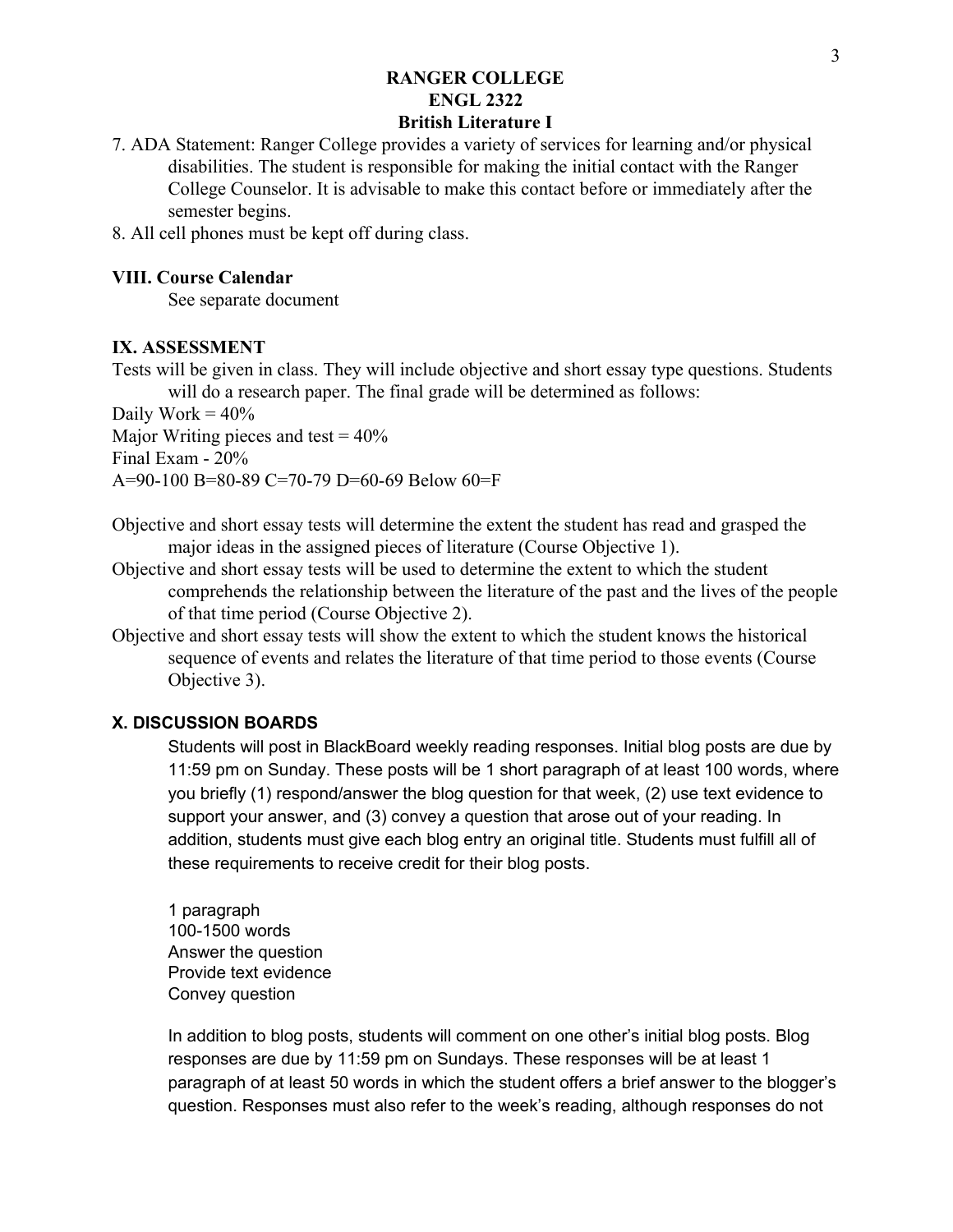# **RANGER COLLEGE ENGL 2322**

## **British Literature I**

need direct quotations. Students must fulfill all of these requirements to receive credit for their blog responses.

Initial blog posts are worth six (6) points and responses are worth two (4) points each.

#### **XI. ANALYTICAL PAPER**

All essays will use the MLA heading and header.

Please read the syllabus for word count requirements and font type and size requirements.

All essays will be 3-5 paragraphs.

The introduction should be well developed with the thesis as the LAST sentence of the paragraph.

The body paragraphs will contain a topic sentence, support for the topic sentences, and a tie-up sentence to finish the paragraph.

The conclusion will restate the thesis, summarize the main points, and provide a closing thought or final sentence.

All essays will be given an original title.

#### **XII. EXAMPLE OF MLA FORMATTED PAPER (heading and header)**

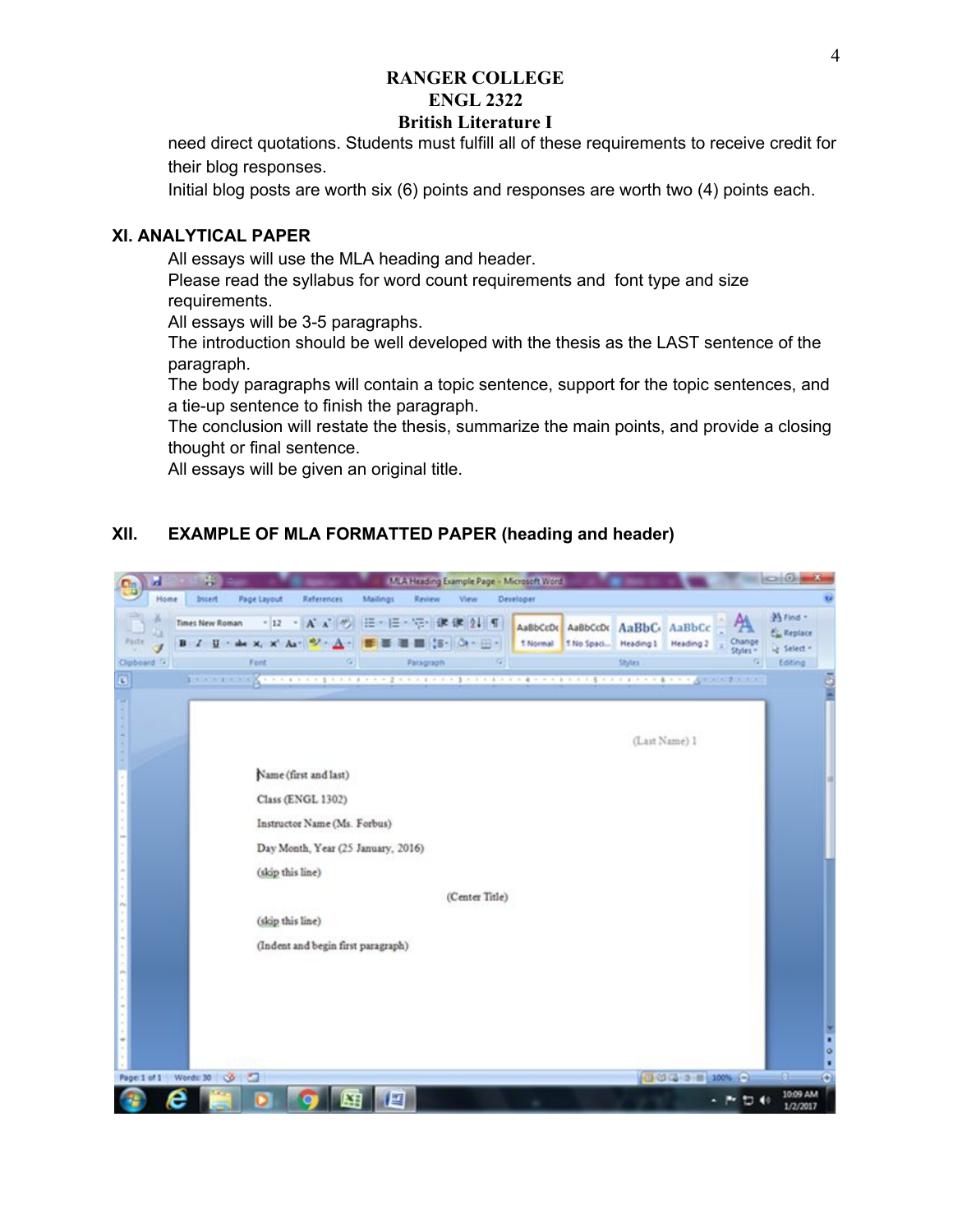ADMISSIONS, EMPLOYMENT, AND PROGRAM POLICIES OF RANGER COLLEGE ARE NONDISCRIMINATORY IN REGARD TO RACE, CREED, COLOR, SEX, AGE, DISABILITY, AND NATIONAL ORIGIN.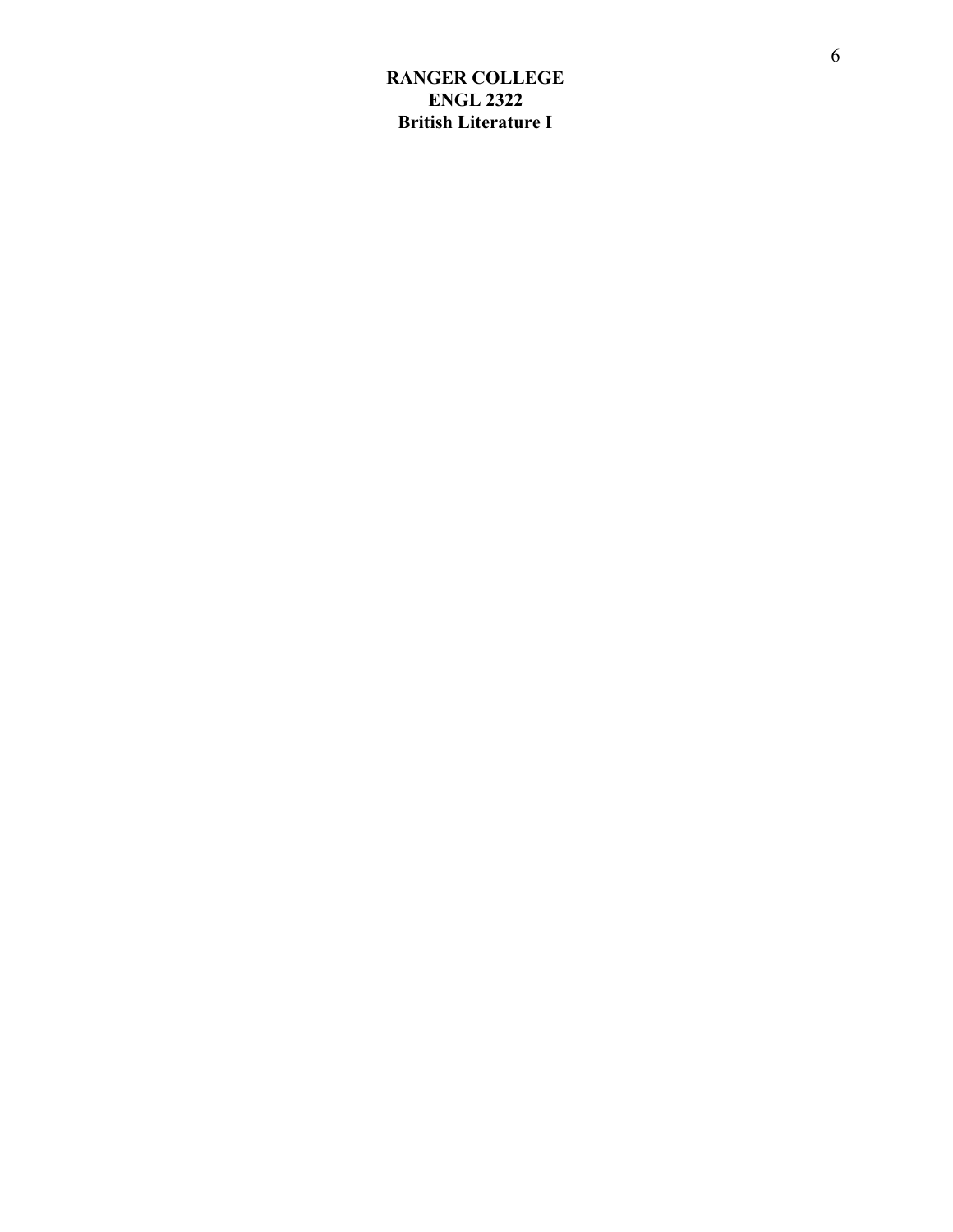#### **X.. RECEIPT OF SYLLABUS**

I HAVE RECEIVED AND UNDERSTAND THE INFORMATION IN THE SYLLABUS FOR ENGLISH 2322, AND I AGREE TO ABIDE BY THE STATED POLICIES.

Signed:

| Legibly print the following information: |      |
|------------------------------------------|------|
| Name                                     | Date |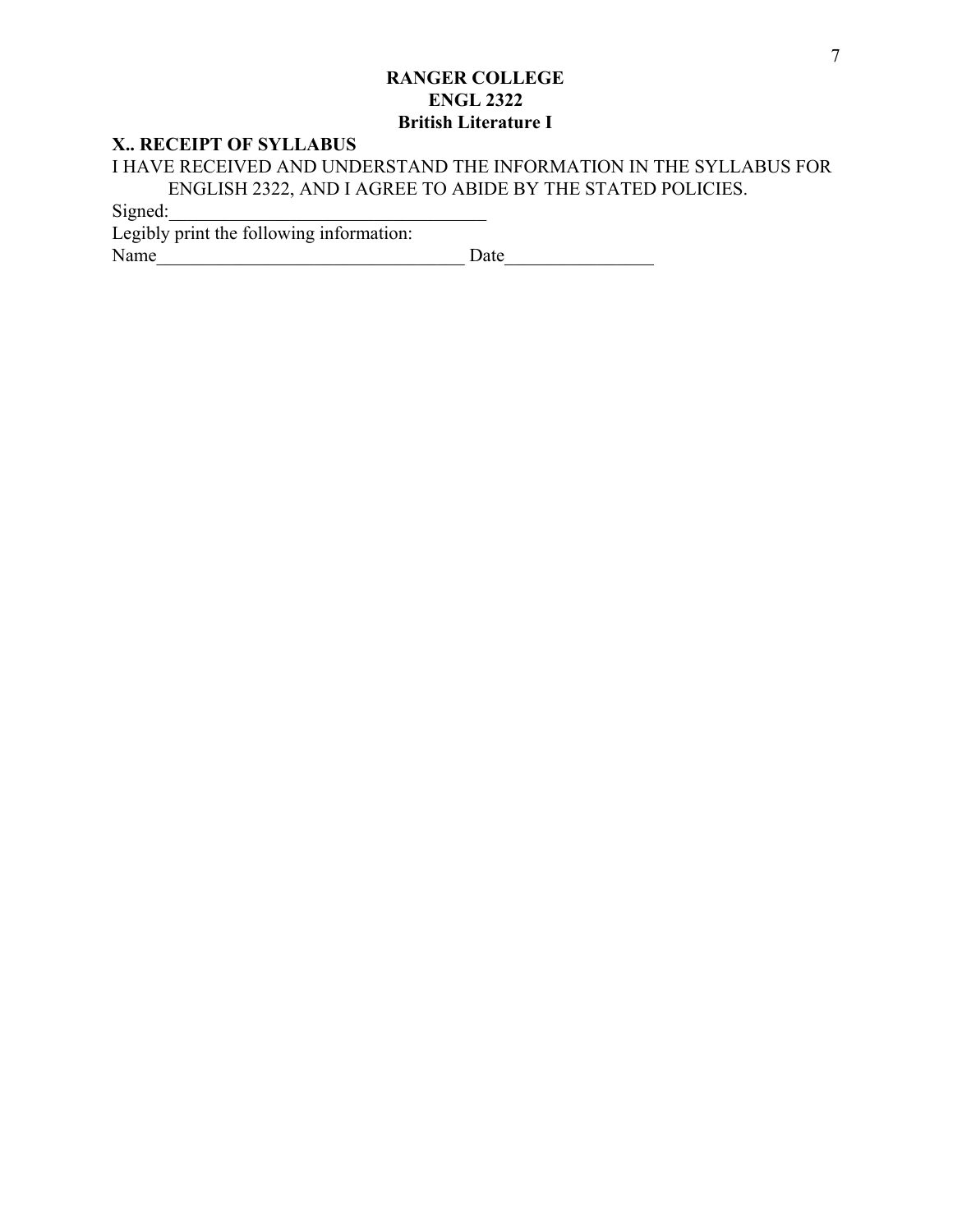| Eng. 2322 | <b>Notes/Discussion</b>                                                                                                                          | <b>Reading</b>                                                                                                    | <b>Assessment</b>                                                 |
|-----------|--------------------------------------------------------------------------------------------------------------------------------------------------|-------------------------------------------------------------------------------------------------------------------|-------------------------------------------------------------------|
| Week 1    | Syllabus Acknowledgement<br>Middle English<br>Anglo-Saxon Literature<br><b>Beowulf</b>                                                           | Anglo-Saxon pp. 3-28<br>Beowulf pp. 36-108                                                                        | <b>Discussion</b><br>Topic 1                                      |
| Week 2    | <b>Beowulf</b><br>Middle English Literature in the<br>Fourteenth and Fifteenth<br>Centuries<br>Sir Gawain and the Green<br>Knight                | Sir Gawain pp. 183-238                                                                                            | <b>Discussion</b><br>Topic 2                                      |
| Week 3    | Sir Gawain and the Green<br>Knight<br>Chaucer<br>The Canterbury Tales                                                                            | <b>Chaucer 238-241</b><br>The Canterbury Tales pp.<br>241-243                                                     | <b>Discussion</b><br>Topic 3                                      |
| Week 4    | The General Prologue<br>The Pardoner's Tale                                                                                                      | The General Prologue pp.<br>243-264<br>The Pardoner's Prologue<br>and Tale pp. 310-325                            | <b>Discussion</b><br>Topic 4                                      |
| Week 5    | The Pardoner's Prologue and<br>Tale                                                                                                              | The Pardoner's Prologue<br>and Tale                                                                               | <b>DIscussion</b><br>Topic 5<br>Test 1<br>Middle English<br>Essay |
| Week 6    | Intro to the Renaissance<br>The Sixteenth Century<br>Shakespeare<br>Sonnet 18<br>Sonnet 130<br><b>Research Assignment Topic</b><br>and Due Dates | The Sixteenth Century pp.<br>531-563<br>Shakespeare pp.<br>1166-1169<br>Sonnet 18 pp. 1172<br>Sonnet 130 pp. 1184 | <b>Discussion</b><br>Topic 6                                      |
| Week 7    | <b>Twelfth Night</b>                                                                                                                             | Twelfth Night pp.<br>1187-1250                                                                                    | <b>Discussion</b><br>Topic 7                                      |
| Week 8    | <b>Twelfth Night</b>                                                                                                                             | <b>Twelfth Night</b>                                                                                              | Discussion<br>Topic 8<br>Test 2<br>16th Century                   |